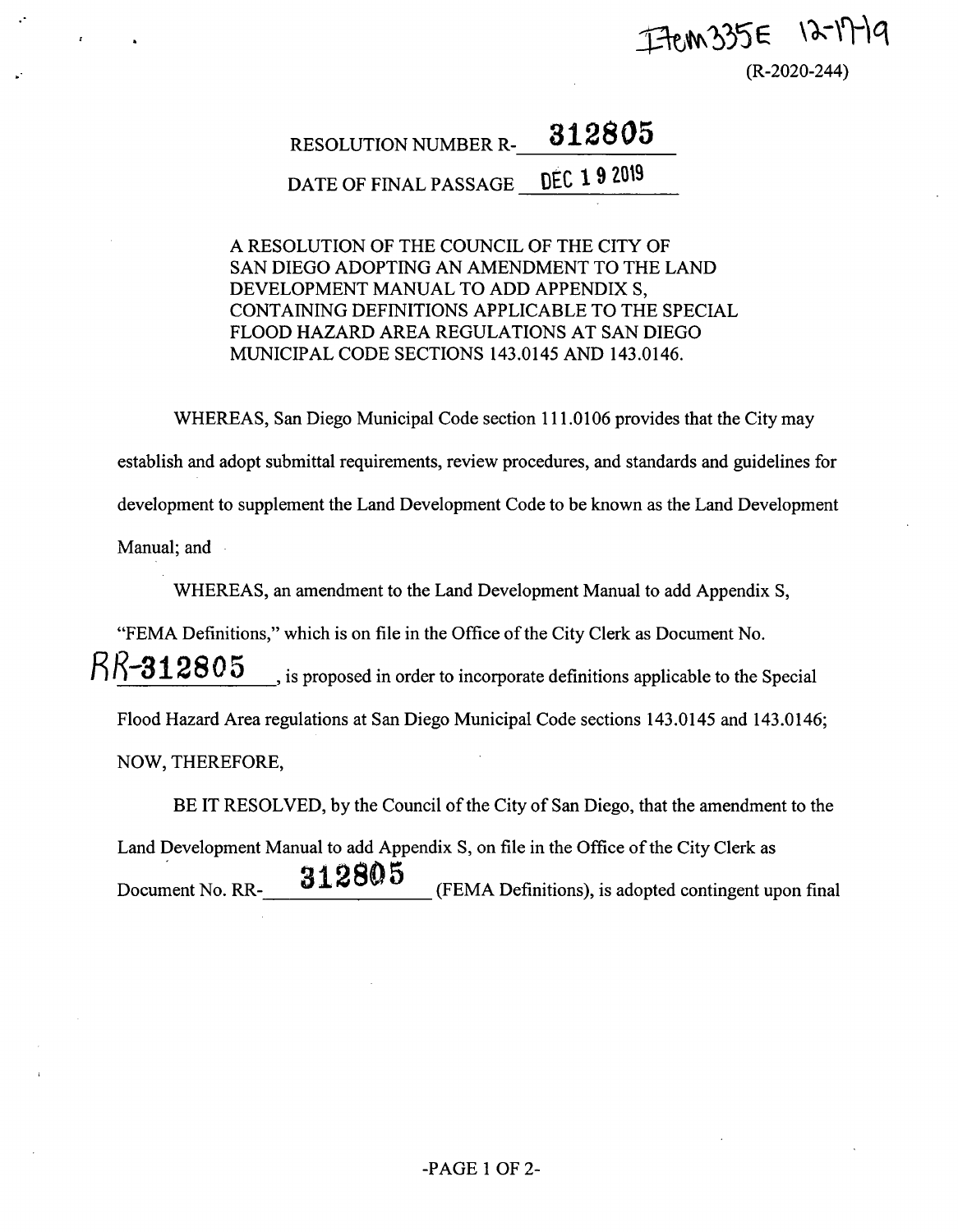passage of O-2020-68, relating to Special Flood Hazard Area regulations proposed as part of the

12th Update to the Land Development Code.

#### APPROVED: MARA W. ELLIOTT, City Attorney

By

Davin A<del>. Widgerow</del>

Deputy City Attorney

DAW:nja 12/02/19 Or.Dept: Transportation and Storm Water Attachment Doc. No.: 2236657

I certify that the foregoing Resolution was passed by the Council ofthe City of San Diego, at this

meeting of \_\_\_\_ **DEC 17 <sup>2019</sup>**

> ELIZABETH S. MALAND City Clerk

 $B<sub>1</sub>$ Deputy  $\mathcal{L}$ ity

Approved:

(date) **v:** KEVIN L. FAULCONER, Mayor

(date) KEVIN L. FAULCONER, Mayor

Vetoed: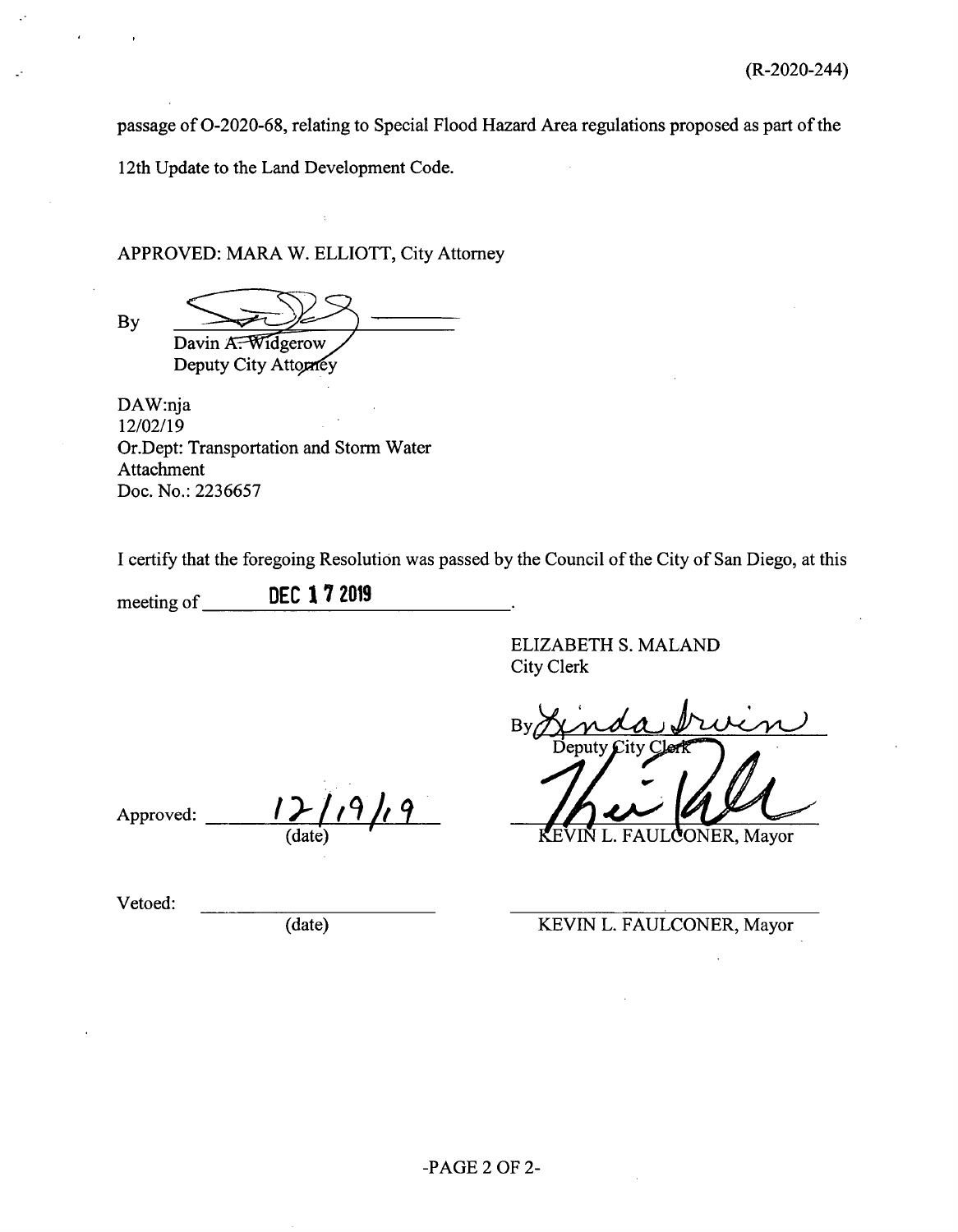# **THE CITY OF SAN DIEGO Floodplain Management**

# **FEMA Definitions Appendix <sup>S</sup>**

**July 2019 Edition**

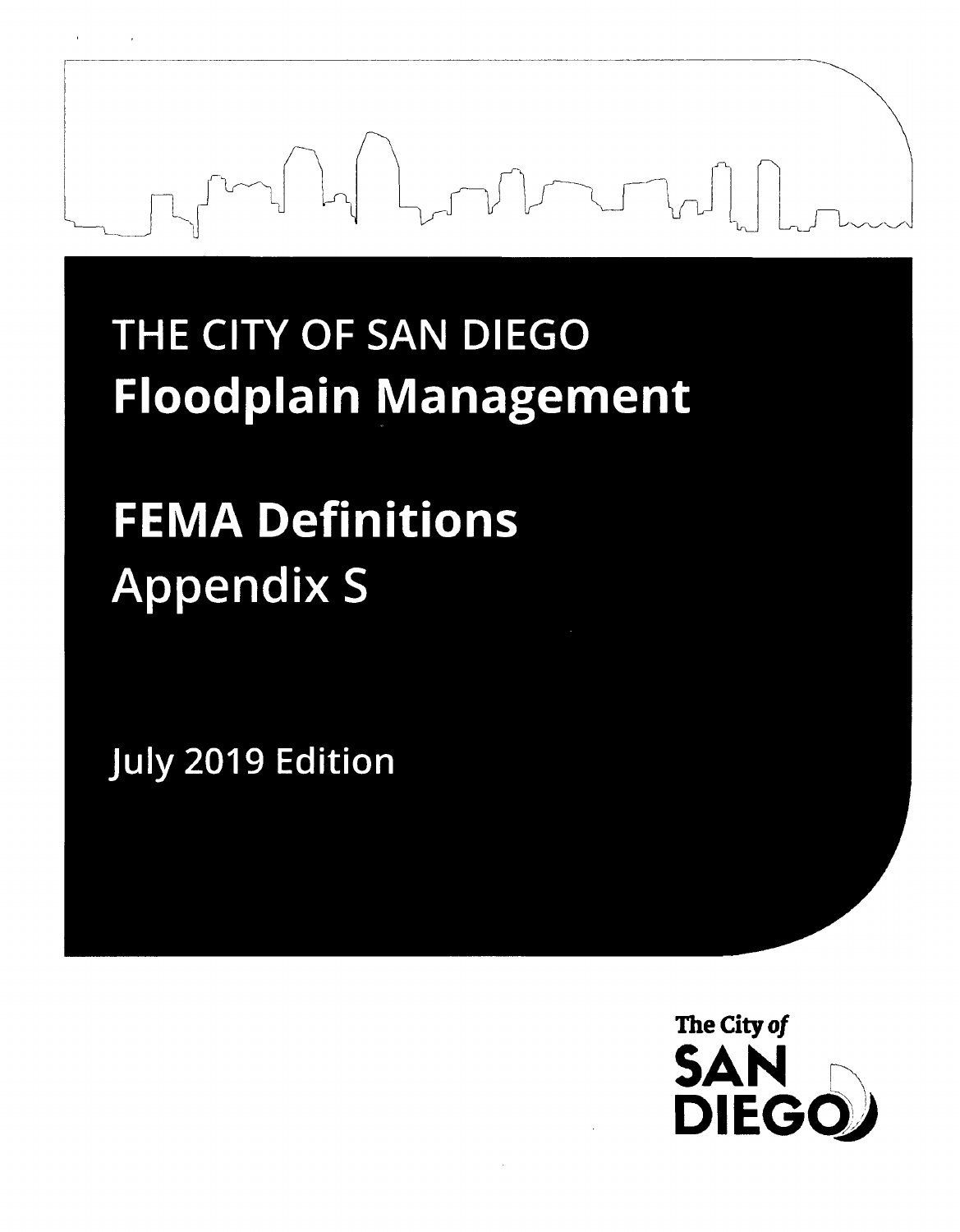#### APPENDIX S - FEMA DEFINITIONS

#### THIS PAGE INTENTIONALLY LEFT BLANK FOR DOUBLE-SIDED PRINTING

The City of San Diego <sup>|</sup> Appendix <sup>S</sup> - FEMA Definitions <sup>|</sup> July 2019 Edition

 $\sim$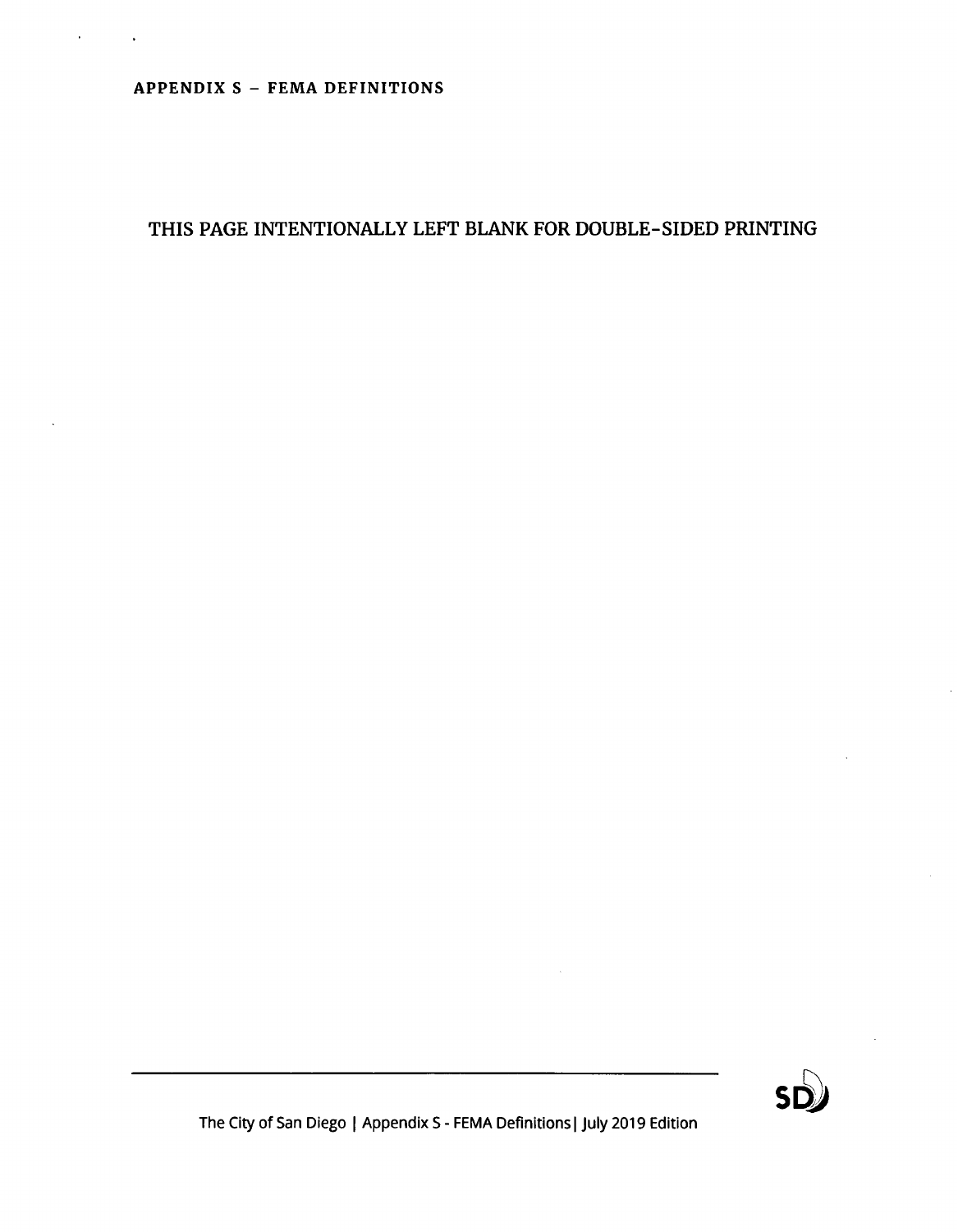### **Contents Introduction**

This Floodplain Management Appendix (Appendix) serves as a supplement to the City of San Diego's (City) Floodplain Management standards and procedures. This Appendix is pertinent to the City's Development Regulations for Special Flood Hazard Areas (SFHA), Municipal Code Sections §143.0145 and §143.0146. FEMA-related terminology is defined per the Code of Federal Regulations, as required under the National Floodplain Insurance Program (NFIP). These definitions provide clarification to design engineers, developers, contractors, and others in regard to development in SFHAs.

### **1.1.** Definitions

Existing manufactured home park or subdivision means a manufactured home park or subdivision for which the construction of facilities for servicing the lots on which the manufactured homes are to be affixed (including, at a minimum, the installation of utilities, the construction of streets, and either final site grading or the pouring of concrete pads) is completed before August 15,1983.

**Expansion to an existing manufactured home park or subdivision** means the preparation of additional sites by the construction of facilities for servicing the lots on which the manufactured homes are to be affixed (including the installation of utilities, the construction of streets, and either final site grading or the pouring of concrete pads).

**Highest adjacent grade** means the highest natural elevation of the ground surface prior to construction next to the proposed walls of a structure.

Historical structure a functional construction that possesses historical, scientific, architectural, aesthetic, or cultural significance, usually made for purposes other than sheltering human activity (such as large-scale engineering projects, water control systems, transportation systems, mine shafts, kilns, ovens, lighthouses, and radio telescopes). Means any structure that is:

(a) Listed individually in the National Register of Historic Places (a listing maintained by the Department of Interior) or preliminarily determined by the Secretary of the Interior as meeting the requirements for individual listing on the National Register;

(b) Certified or preliminarily determined by the Secretary of the Interior as contributing to the historical significance of a registered historic district or a district preliminarily determined by the Secretary to qualify as a registered historic district;

(c) Individually listed on a state inventory of historic places in states with historic preservation programs which have been approved by the Secretary of the Interior; or

(d) Individually listed on a local inventory of historic places in communities with historic preservation programs that have been certified either:

1. By an approved state program as determined by the Secretary of the Interior or

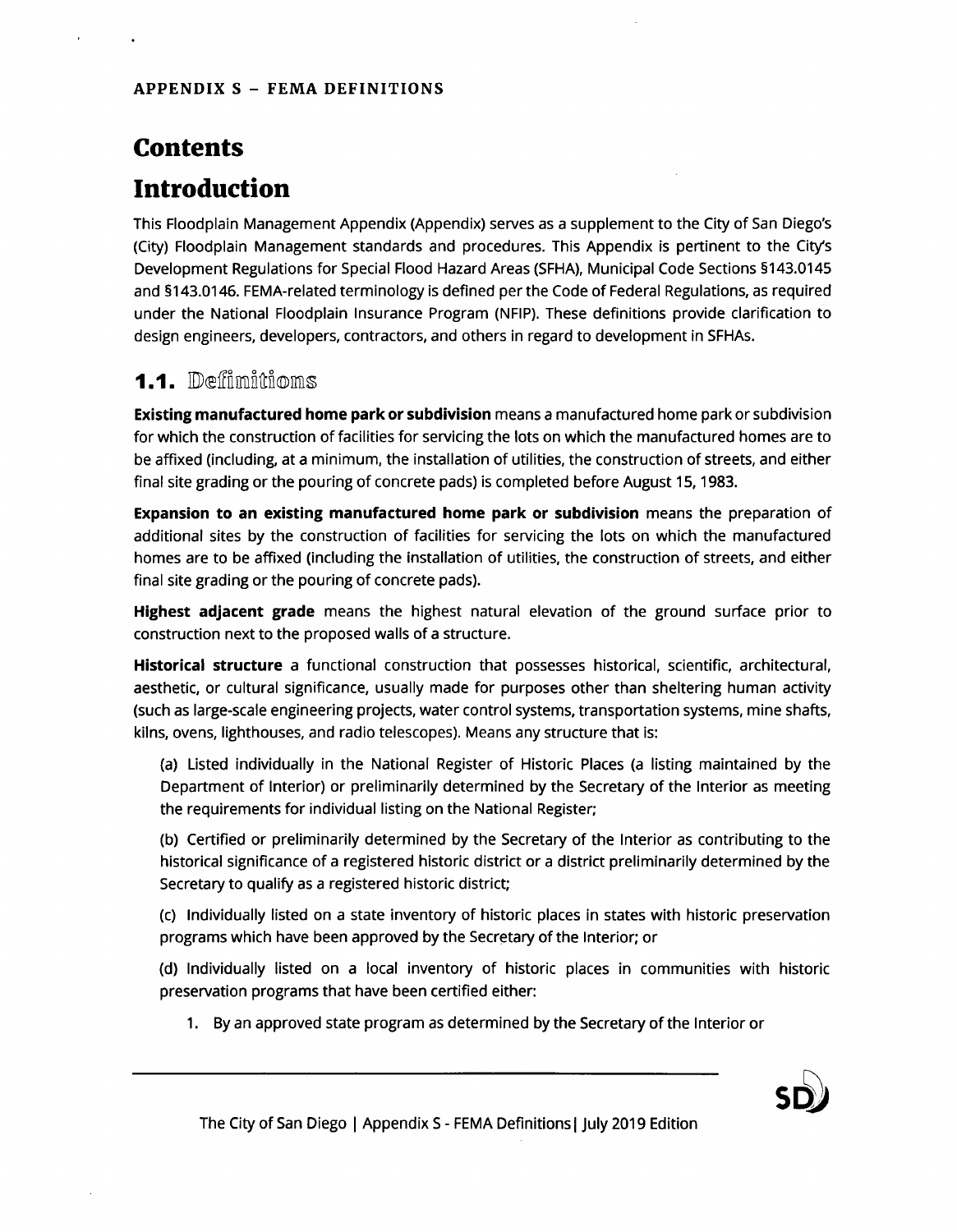#### APPENDIX <sup>S</sup> - FEMA DEFINITIONS

2. Directly by the Secretary of the Interior in states without approved programs.

Lowest floor means the lowest floor of the lowest enclosed area (including the basement). An unfinished or flood-resistant enclosure that is usable solely for parking vehicles, building access, or storage in an area other than a basement area is not considered a building's lowest floor; provided, that such enclosure is not built so as to render the structure in violation of any applicable nonelevation design requirements of the Code of Federal Regulations Title 44, Chapter 1, Part 60.3, as amended, or other City requirements.

New construction means structures for which the start of construction commenced on or after August 15,1983 and includes any subsequent improvements to such structures.

New manufactured home park or subdivision means a manufactured home park or subdivision for which the construction of facilities for servicing the lots on which the manufactured homes are to be affixed including at a minimum, the installation of utilities, the construction of streets, and either final site grading or the pouring of concrete pads) is completed on or after the effective date of floodplain management regulations adopted by a community.

Start of construction includes substantial improvement and other proposed new development and means the date the building permit was issued, provided the actual start of construction, repair, reconstruction, rehabilitation, addition, placement, or other improvement was within 180 days of the permit date. The actual start means either the first placement of permanent construction of a structure on a site, such as the pouring of slab or footings, the installation of piles, the construction of columns, or any work beyond the stage of excavation; or the placement of a manufactured home on a foundation. Permanent construction does not include land preparation, such as clearing, grading and filling; nor does it include the installation of streets and/or walkways; nor does it include excavation for a basement, footings, piers, or foundations or the erection of temporary forms; nor does it include the installation on the property of accessory buildings, such as garages or sheds not occupied as dwelling units or not part of the main structure. For a substantial improvement, the actual start of construction means the first alteration of any wall, ceiling, floor, or other structural part of a building, whether or not that alteration affects the external dimensions of the building.

Substantial damage means damage of any origin sustained by a structure whereby the cost of restoring the structure to its before damaged condition would equal or exceed 50 percent of the market value of the structure before the damage occurred.

Substantial improvement means any reconstruction, rehabilitation, addition, or other proposed new development of a structure, or other improvement of a structure, the cost of which, equals or exceeds 50 percent of the market value of the structure before the start of construction of the improvement. This term includes structures which have incurred substantial damage, regardless of the actual repair work performed. The term does not, however, include either:

(1) Any project for improvement of a structure to correct existing violations or state or local health, sanitary, or safety code specifications which have been identified by the local code enforcement official and which are the minimum necessary to assure safe living conditions; or

(2) Any alteration of a historic structure, provided that the alteration will not preclude the structure's continued designation as a historic structure.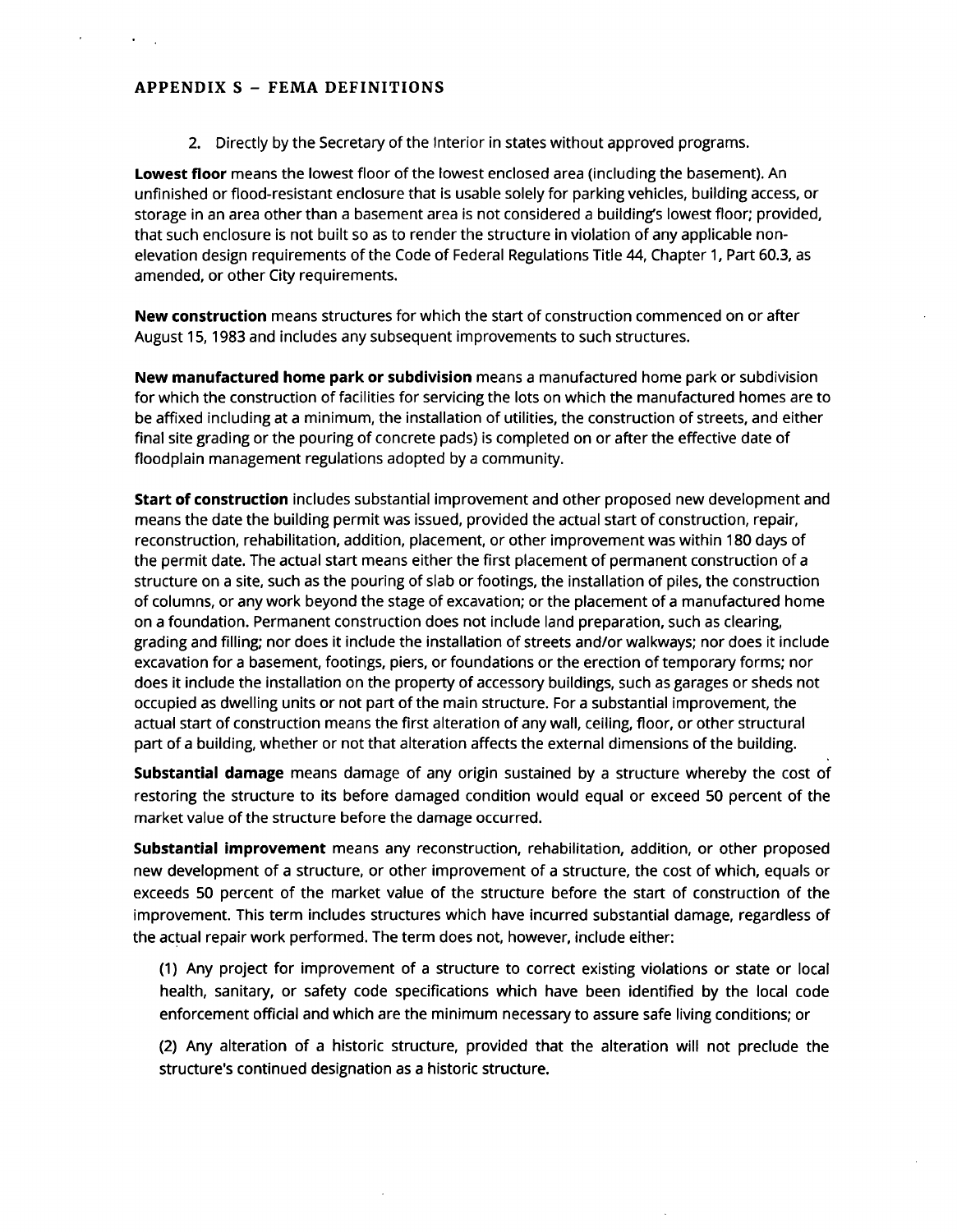#### APPENDIX <sup>S</sup> - FEMA DEFINITIONS

 $\mathcal{A}$ 

Special Flood Hazard Area or SFHA, means any area inundated during a base flood as shown on the Federal Insurance Rate Map as Zone A, AO, A1-30, AE, A99, AH, VO, V1-30, VE, V, M, or E (also referred to as the 100-year floodplain).

 $\hat{\boldsymbol{\beta}}$ 

 $\ddot{\phantom{a}}$ 

 $\sim$